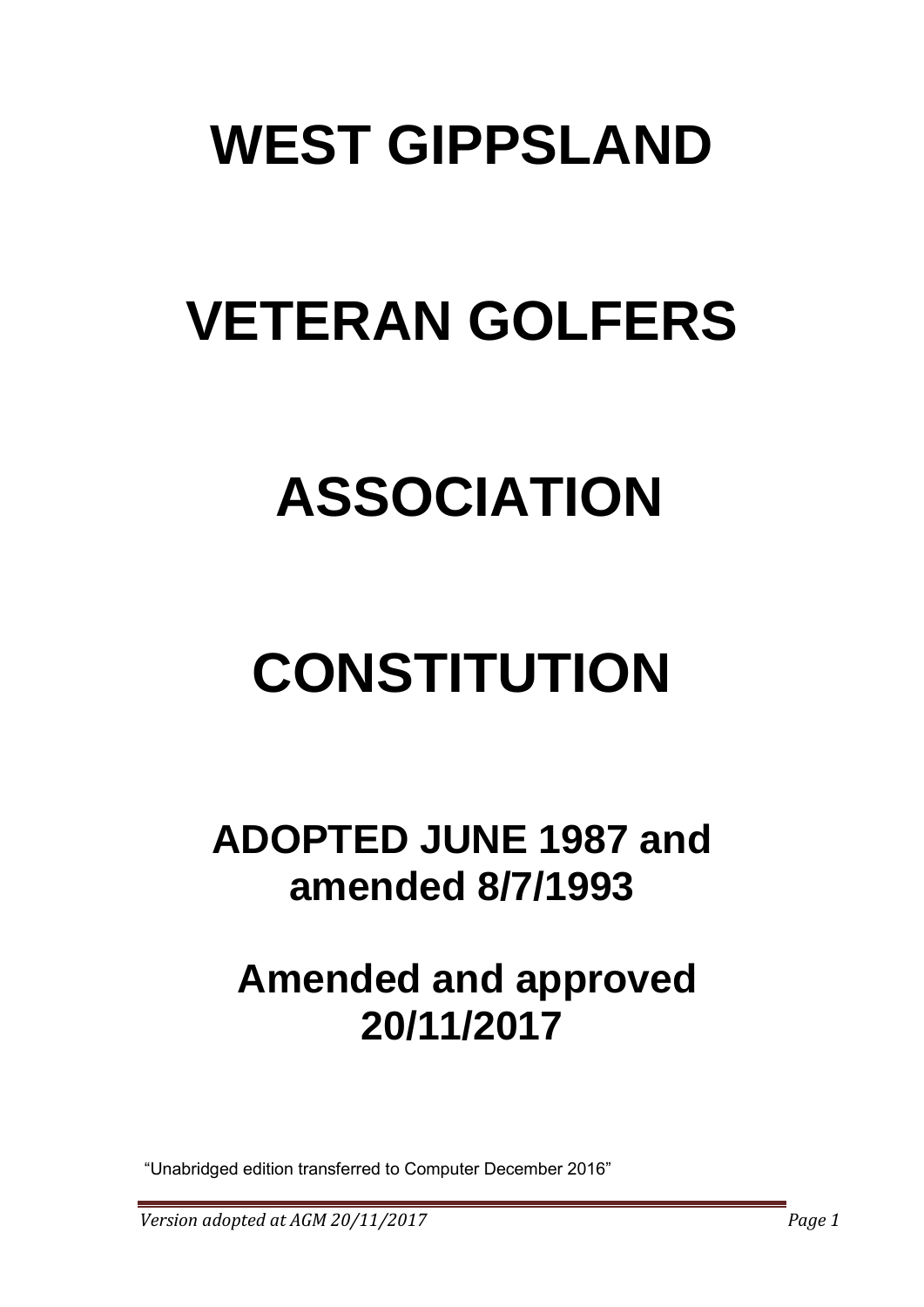- 1. The name of the Association is WEST GIPPSLAND VETERAN GOLFERS ASSOCIATION
- 2. The Office of the Association will be situated at the registered address of the Secretary.
- 3. The objectives for which the Association is formed are:
	- (a) To promote and conduct for the benefit of Veteran Golfers the game of golf and other such sports, games, socials, entertainments and recreations, indoor and outdoor as the Association may deem appropriate.
	- (b) To raise money by entrance fees, subscriptions and other payments payable by Members and to grant rights and privileges to Members.
	- (c) To establish a bank account and to draw, make, accept, endorse, sign and issue cheques and other negotiable instruments.
	- (d) To affiliate with the Australian Veteran Golfers Association or such other bodies as may be established to control Veteran Golfers Associations or Clubs in the State of Victoria.
	- (e) To promote and hold either alone or jointly with any other Association, Club or persons, golf meetings, competitions, matches and other sports and to offer, give or contribute towards prizes, medals and awards.
	- (f) "The assets and income of the Association shall be applied solely in furtherance of its above-mentioned objectives and no portion shall be distributed directly or indirectly to Members of the organisation except as bona fide compensation for services rendered or expenses incurred on behalf of the organisation."
- 4. The liability of Members is Limited.
- 5. A qualification of every Member of the Association shall be the holding of the status of an Amateur Golfer, being a Playing Member of an Australian Affiliated Golf Club, holding a current handicap and has attained the age of 55 years.
- 6. The Management of the business and the affairs of the Association and the custody and control of its funds and property shall be vested in a General Committee comprising of President, Vice President, Honorary Secretary, Assistant Secretary, Treasurer, Captain and Vice Captain.
- 7. The Committee shall be elected for not less than twelve months by the general body of Members. At the Annual General Meeting of the Association in each year a Committee shall be elected for the ensuing twelve months and shall hold office until the appointment of their successors. Retiring Members of the Committee shall be eligible for re-election.
- 8. The Association in General Meeting may be by Extraordinary Resolution remove any Member of the Committee from Office before the expiration of his term of Office.
- 9. A General Meeting must be held once in every calendar year at a time and place as may be determined by the Committee, but within three months of the end of the Financial Year. Twenty financial Members to form a quorum. Such a Meeting shall be called the Annual General Meeting.
- 10. The Financial Year of the Association shall commence on the first day of January in each year and terminate on the last day of December next ensuing.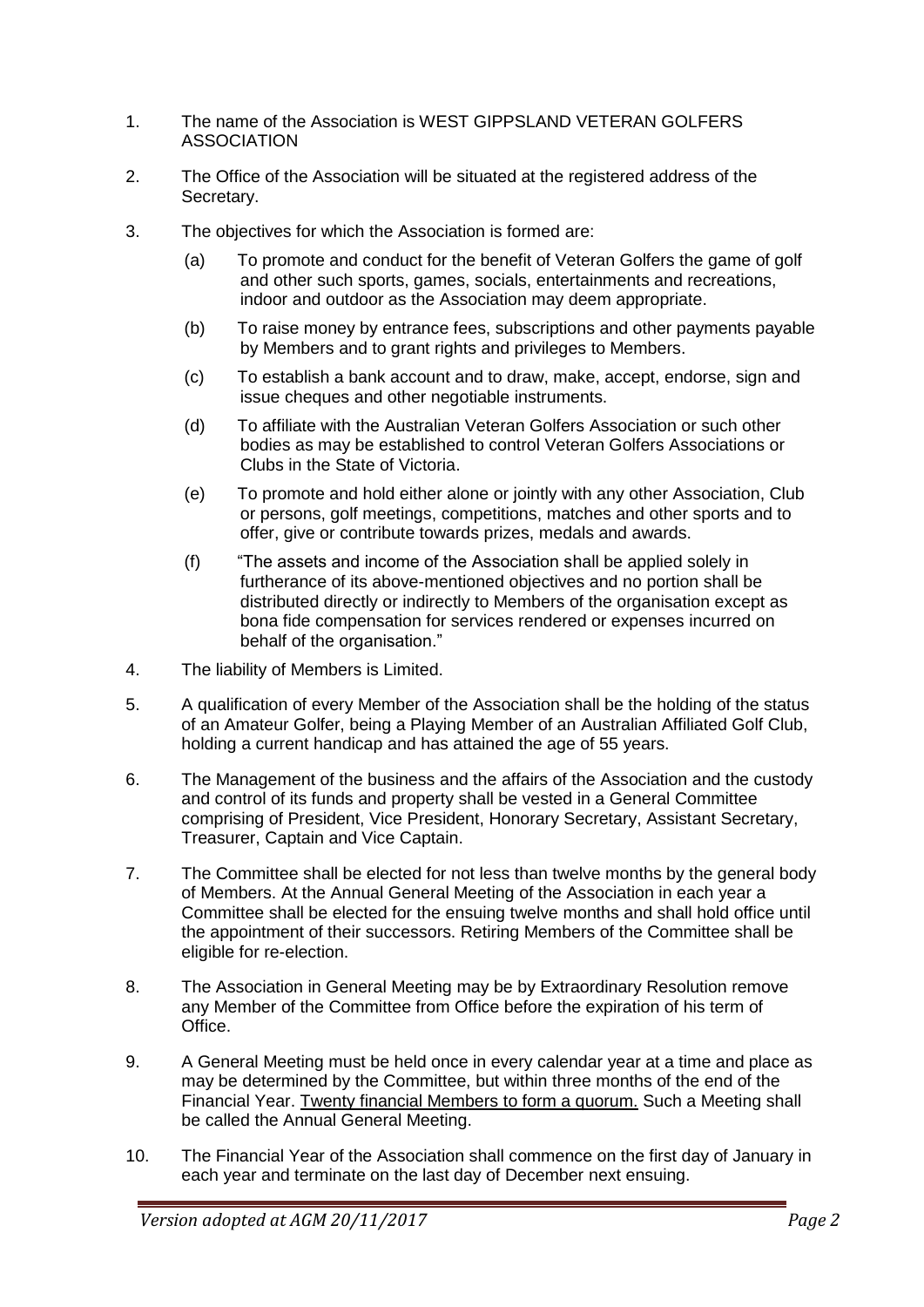- 11. The Committee may whenever it thinks fit convene an Extraordinary Meeting of Members.
- 12. The Annual General Meeting shall appoint a Returning Officer and two Scrutineers who shall conduct any Ballot that may become necessary. In the event of an equality of votes, the result shall be determined by the drawing of lots.
- 13. Nomination for any position on the Committee shall be moved and seconded from the floor of the Annual General Meeting. The Nominee shall signify his acceptance of nomination either orally at the Meeting or in writing signed by the Nominee and presented at the Meeting.
- 14. Any Financial Member may be nominated for more than one position. If a Member is elected to one position his name shall be deleted from the Ballot for any subsequent positions.
- 15. Where nominations for a position on the Committee other than General Committee Members, result in only one Candidate being duly nominated, no Ballot for the position shall be held. The candidate shall be deemed to be elected un-opposed. Where the number of Candidates for the general Committee Members does not exceed the number required, the Candidates shall be deemed to be elected unopposed and no Ballot shall be held.
- 16. The management of the business affairs of the Association shall be vested in the Committee whose decision in any matter shall be final.
- 17. The General Committee shall meet at least three times each calendar year or more if circumstances require. The place and time to be notified.
- 18. If the Office of any Member of the Committee becomes vacant, the Committee shall appoint a successor to that office to hold it until the next Annual General Meeting.
- 19. Application for membership shall be made on a form provided to the committee, who shall have full power and discretion to admit the application for membership or to reject the application and in the latter event, shall not be required to provide any reason for the rejection.
- 20. A Register of Membership shall be kept by the Secretary.
- 21. The Committee may fix an entrance fee and annual subscription to be paid on application for Pro Rata Membership.
- 22. If any Member fails to pay any subscription or other monies owing to the Association within one calendar month of such payments becoming due, the Committee may cause his name to be removed from the Register of Members of the Association and he shall thereupon cease to be a Member.
- 23. No business shall be transacted at any Special or General Meeting unless a quorum of Twenty Members (Financial) is present at the time the meeting is due to proceed with business.
- 24. No business of the Committee shall be transacted unless a quorum of four Committee Members is present.
- 25. Honorary Life Members may be conferred upon any Member who has rendered outstanding service to the Association. To be eligible for Honorary Life Membership a member must be nominated by a Member and seconded by another. Such nomination shall be forwarded to the Committee for approval, and if approved by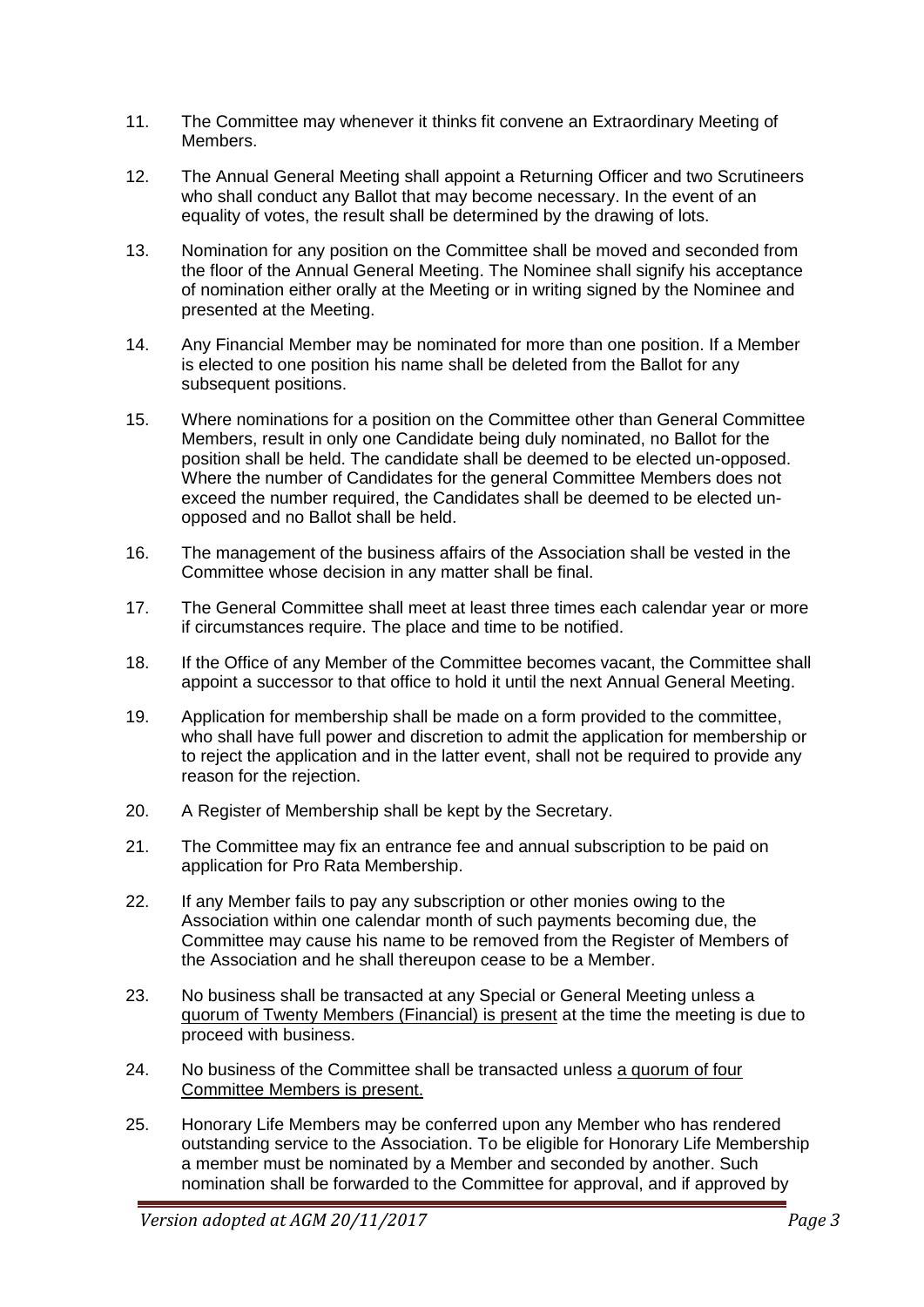the Committee, such nomination shall be referred to the next Annual General Meeting of the Association and if such nomination is approved the person nominated shall then be an Honorary Life Member.

- 26. All cheques and other negotiable instruments to be drawn or executed by the Association must be signed by any two of the persons holding office of President, Vice President, Secretary, Treasurer and or other office bearers nominated.
- 27. The Committee shall have the right to recommend all fees and annual subscriptions to be paid by Members, to determine who shall be entitled to receive monies on behalf of the Association and to sign on the Association's behalf, receipts, cheques, acceptances, endorsement contracts and other documents to invest and deal with monies of the Association not immediately required for the purpose thereof upon such securities and in such manner as they think fit from time to time or realise such investments.
- 28. The Secretary/Treasurer shall keep accounts and books showing the financial affairs of the Association and the particulars usually shown in the books of account of like nature. At all meetings he shall provide income and expenditure transactions to the Committee Members for the period since last meeting and showing bank balances, investments and financial position of the Association. He shall also maintain a correct account of all meetings held by the Association in a Minute Book or a ready accessible electronic format such as a website that shall be made available to ALL the committee members.
- 29. The Committee shall cause for the keeping of correct accounts and books showing the financial affairs of the Association and the particulars usually shown in books of accounts of a like nature and shall at the Annual General Meeting in each year lay before the Meeting duly audited a Balance Sheet, Profit and Loss Account setting out the true financial position of the Association together with a Report as to the state of the Association's affairs.

The Committee shall keep / cause for the keeping of correct accounts and books showing the financial affairs of the Association and the particulars usually shown in books of accounts of a like nature and shall at the Annual General Meeting in each year present the true financial position of the association to the members and must:

(a) correctly record and explain its transactions and financial position and performance; and

(b) would enable true and fair financial statements to be prepared in accordance with this Part.

(c) Such financial records must be kept for a period of 7 years after the transactions covered by the records are completed.

- 30. All competitions shall be played in accordance with the Rules of Golf as adopted by the Royal and Ancient Golf Club of St. Andrews and any modification thereof as set out in the Local Rules of the Golf Courses played by the Association.
- 31. The General Committee of the West Gippsland Veteran Golfers Association shall have the power to deal with and determine any dispute or protest which must be lodged with the Committee within fifteen minutes of completion results.